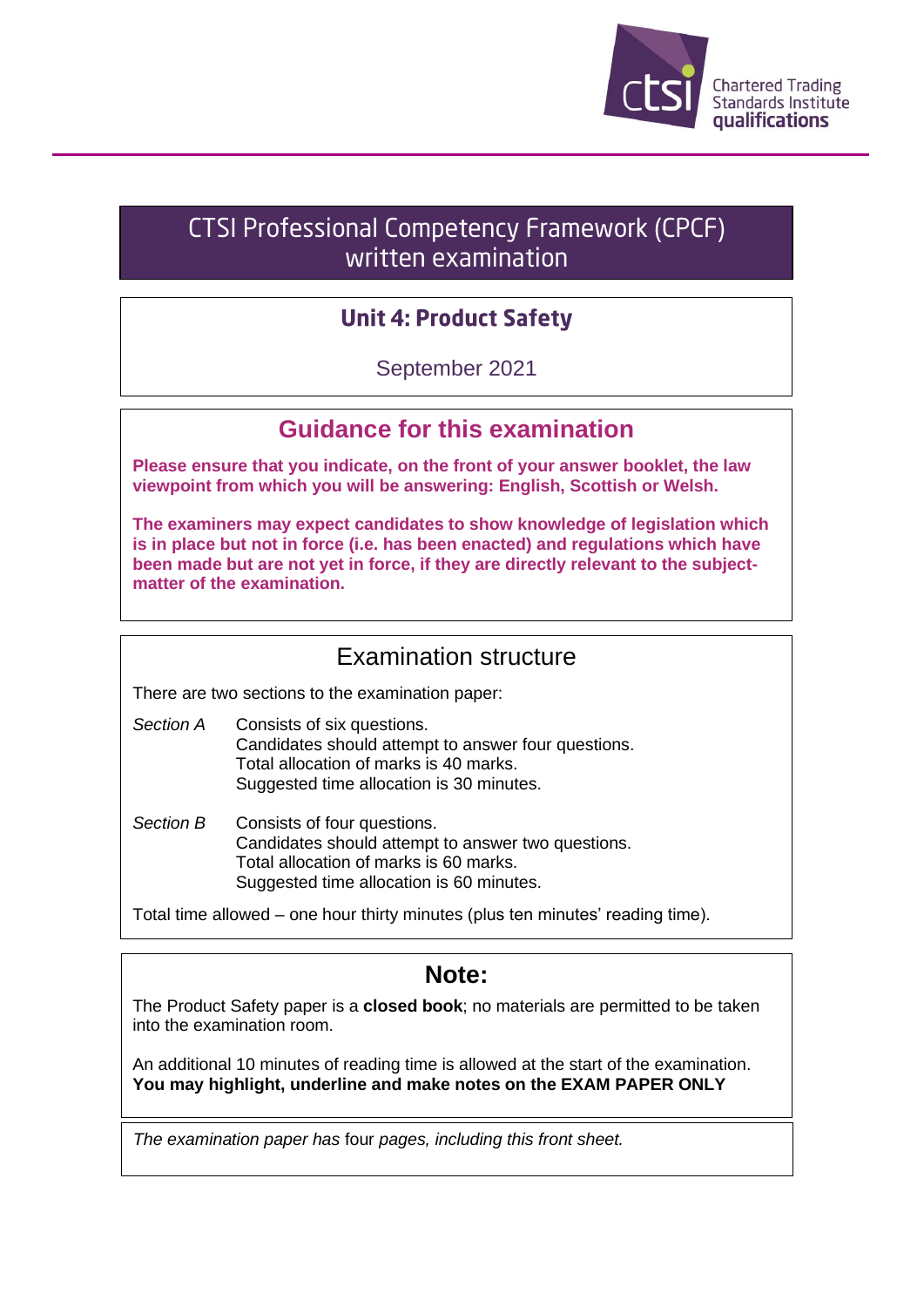**Date:** 14 September 2021 **Reading time:** 10 minutes

**Time:** 14:00 – 15:30 **Max:** 100 marks

#### **Section A Candidates should attempt to answer four questions. Each question carries ten marks. Total: 40 marks.**

**Exam:** Unit 4: Product Safety **Exam cycle:** Sept 2021

- 1. Outline the classification system for fireworks and the labelling requirements that apply to them. (10 marks)
- 2. Describe the process of 'internal production control' when applied to the conformity assessment of consumer products.

(10 marks)

3. Outline what 'safe' and 'unsafe' products are in relation to The General Product Safety Regulations 2005.

(10 marks)

4. Explain, giving examples, the difference between placing a product on the market and making a product available on the market.

(10 marks)

5. What is the difference between 'hazard' and 'risk' in relation to product safety? Provide an example of each.

(10 marks)

6. What is the function of 'essential requirements' under product-specific safety legislation and how to they impact on a product's safety?

(10 marks)

**Section A total of 40 marks.**

**End of Section A.**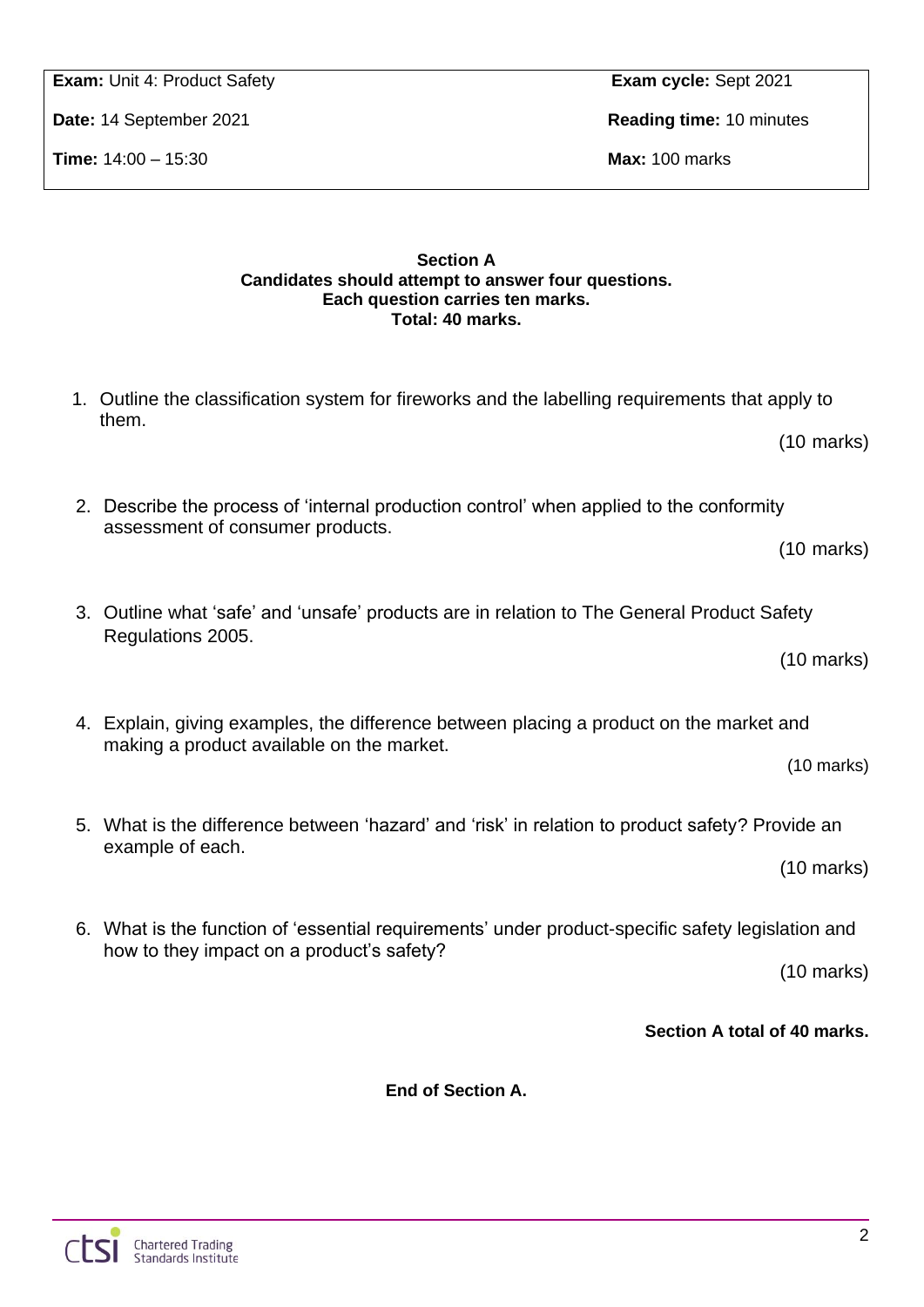#### **Section B Candidates should attempt to answer two questions. Each question carries 30 marks. Total: 60 marks.**

7. You receive a request for trade advice in relation to a battery-operated kitchen blender. The product is recharged using a standard USB-type charger and is supplied with a separate charging cable and plug.

The business in question is a start-up distance seller, who will be importing the product directly from a manufacturer in China; it arrives unbranded, but will have the business's logo attached to it before sale.

(a) Outline the legislative requirements for this product.

(8 marks)

(b) How would these requirements differ if the product were mains powered?

(7 marks)

(c) What are the obligations of the trader, under the relevant legislation, in terms of conformity assessment and the keeping of documentation for the non-mains powered product?

(15 marks)

(total: 30 marks)

- 8. You undertake a visit to a trader, in your area, who is a wholesaler of toys and electrical products. You have no intelligence indicating whether or not the goods being supplied are in conformity or not.
	- (a) List the main product hazards which you would look for on toys and electrical products when undertaking an inspection.

(10 marks)

(b) If you discover that the trader imports the majority of the products he is selling, what documents would you expect him to produce, and on what basis would you ask for them?

(8 marks)

(c) If no documentation is supplied, what offences are committed, and what action could you take with respect to the products that are suspected to be non-compliant?

> (12 marks) (total: 30 marks)

**Section B continues over the page.**